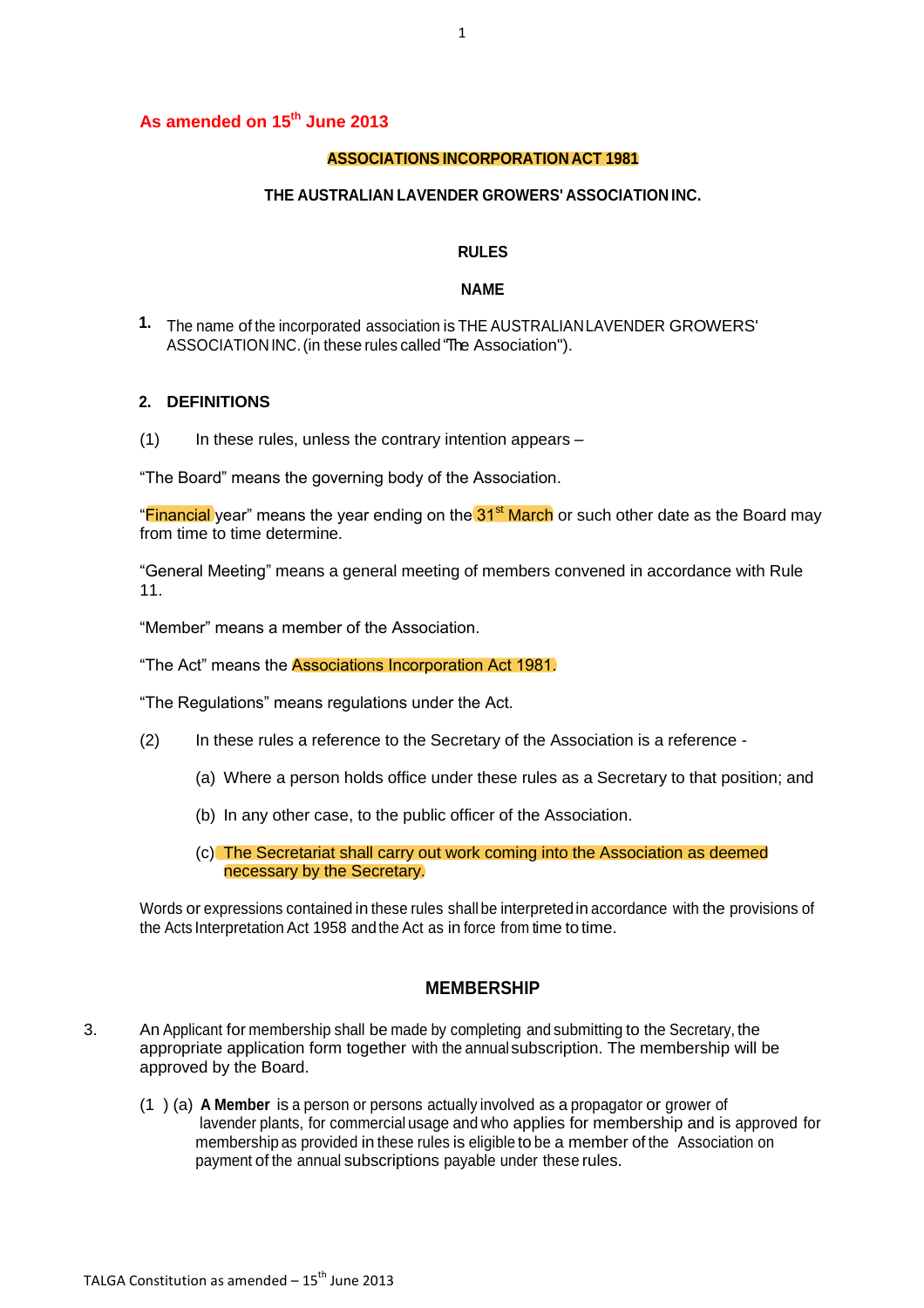(b) A Member should provide their ABN/ACN at the time of renewal of membership.

(c) A Member is entitled to one vote.

(d) Members of the Association must maintain the majority of overall membership.

(e) Members of the Association must maintain the majority of voting rights.

(2) (i) A Member who is a Partner in a Partnership or a Director of a Company may nominate another person from their partnership or company as an Affiliate Member who applies for membership and is approved for membership as provided in these rules is eligible to be an **Affiliate member** of the Association.

ii) Affiliate Member fees are to be determined by the Board providing allrules as provided are adhered to.

- iii) An Affiliate Member is entitled to one vote.
- iv) Affiliate membership shall not exceed Member classification

v) An Affiliate member may hold a position on the Board subject to the current composition of the Board.

(3) **An Associate member** is a person or persons who contribute to and benefit from the promotion and expansion of the lavender industry in Australia and who applies for membership and is approved for Associate membership as provided in these rules is eligible to be an Associate member of the Association on payment of the annual subscription payable under these rules.

- a) An Associate member is entitled to one vote at an AnnualGeneral Meeting. (i). Where Associate membership is a corporation or group they must nominate their delegate at least 24 hours prior to the meeting at which voting is to take place.
- b) Associate membership should not exceed Member classification members.

c) Associate members may be eligible to stand for election to the Board, subject to the current 19 Sub Clause (d).

d) An Associate member may be seconded to the Board for a specific purpose,with all Board priviledges and subject to current 19.Sub Clauses (f) and (g).

(4) **An International Member** is a person or persons. non resident in Australia interested in the Australian lavender industry and the promotion and education of the genus lavandula, and who is accepted for membership as provided in these rules is eligible to be an International Member of the Association on payment of the annual subscription payable under these rules.

- (a) An International Member shallhave no voting rights, but have access to TALGA conferences, at the appropriate registration fees, "invitation only" access to AnnualGeneralMeetings at the discretion of the Committee and receipt of the TALGA magazine.
- (b) Fees to be determined by the Board from time to time.

(5) **A Life Member** is a member or former member who has given of their time and expertise with not less than 10 years of diligent service to TALGA.

- (a) A Life Member may be nominated by a Member of the Association, supported by at least six other members with appropriate documentation to be placed before the Board for consideration at least 4 months prior to public recognition at the Annual General Meeting.
- (b) Life Membership may only be granted by unanimous decision of the incumbent Committee, but may be re-nominated for further consideration.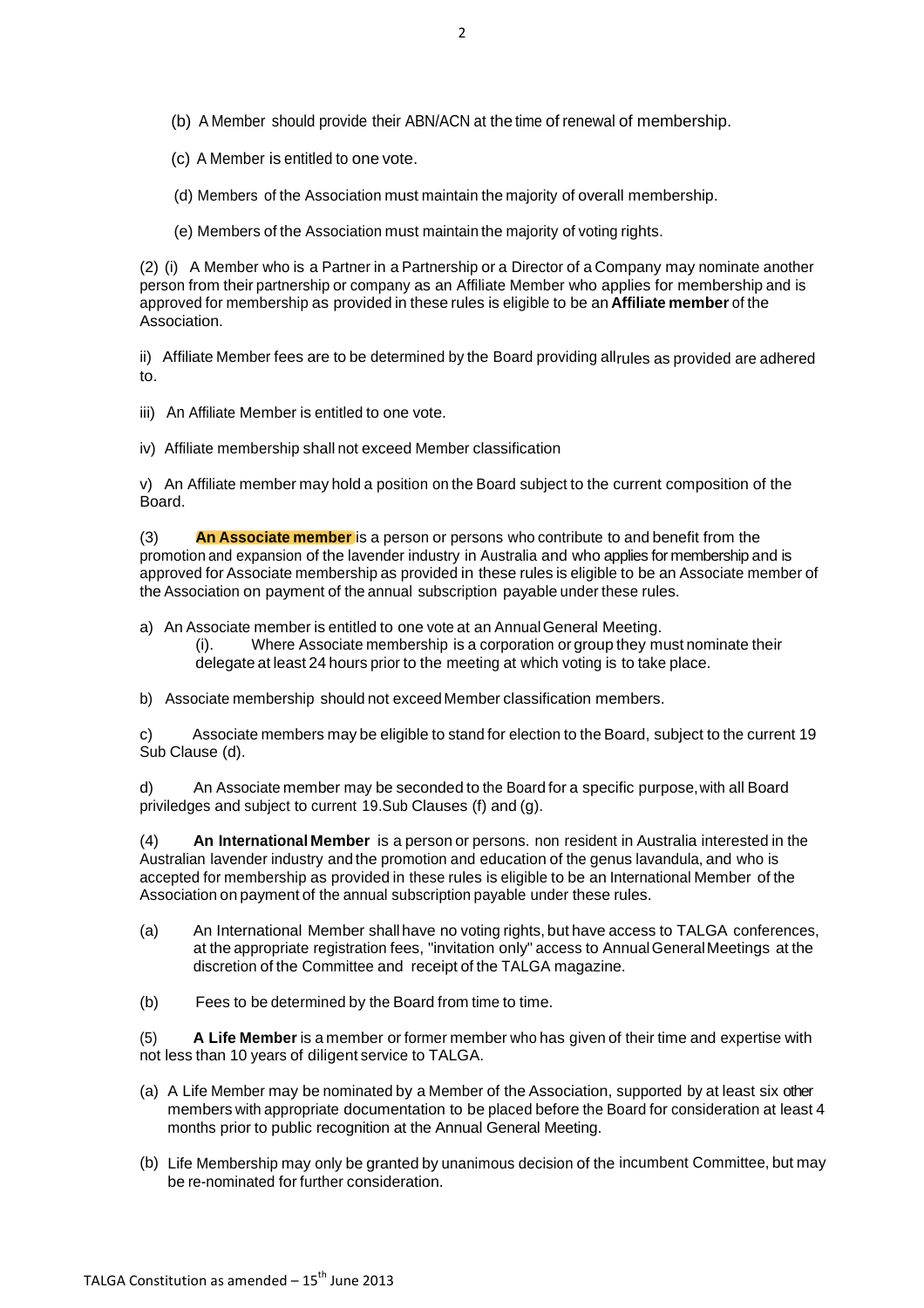At least 10 years of diligent service to the Association.

The nomination should also consider:

 A high level of commitment to the aims of the Association and who demonstrates a high level of involvement beyond the norm given the volunteer nature of the Association and carrying out duties and promotion to the betterment and promotion of the Association and the lavender industry".

(c) A Life Member receives all privileges of a Member without having to pay annual subscriptions.

(6) **An Honorary Member**is a person or persons who have given of their time and expertise to TALGA.

a) An Honorary Member can only be nominated by a Committee member with appropriate documentation and placed before the Committee for consideration prior to an AGM.

The Board will take into consideration the following criteria:

- Displays diligent service to the Association and has demonstrated a high level of commitment to the aims of the Association; and
- Demonstrates a high level of involvement beyond the norm given the volunteer nature of the Association and carrying out duties and promotion to the betterment and promotion of the Association and the lavender industry".
- b) Honorary membership may only be granted by unanimous decision by the incumbent Committee.
- c) Honorary Members have no voting rights, may not be members of the Board and do not pay fees.
- d) Honorary Membership will be bestowed on approved applicants.

(7) As soon as is practicable after the receipt of an application for membership, the Secretary shall with as little delay as possible, contact the Board who shall determine whether to approve or reject the application.

- a) Subject to Board review the Secretary shall contact the applicant as soon as possible to acknowledge acceptance as a member of the Association in the appropriate classification with their relevant entitlements.
- b) Subject to Board review the Secretary shall contact the applicant as soon as possible requesting additional information pertaining to their nominated classification for further review.
- c) Subject to Board review the Secretary shall contact the applicant as soon as possible advising that membership has been declined within their nominated classification, with a reason for declining the application.
- d) Subject to Board review, if/when a membership application is declined, all monies shall be refunded forthwith. (Note – "less the application or administration fee" deleted)

e) Subject to Board review and in keeping with the current 3.(1) c) rule, membership *may* be declined, accepted or placed on a waiting list and advised appropriately that their application for membership has been approved forthwith and fees are now payable.

f) Upon confirmation of membership the Secretary shall without delay enter the applicant's name in the register of members acknowledging the acceptance of the applicant as a member of the Association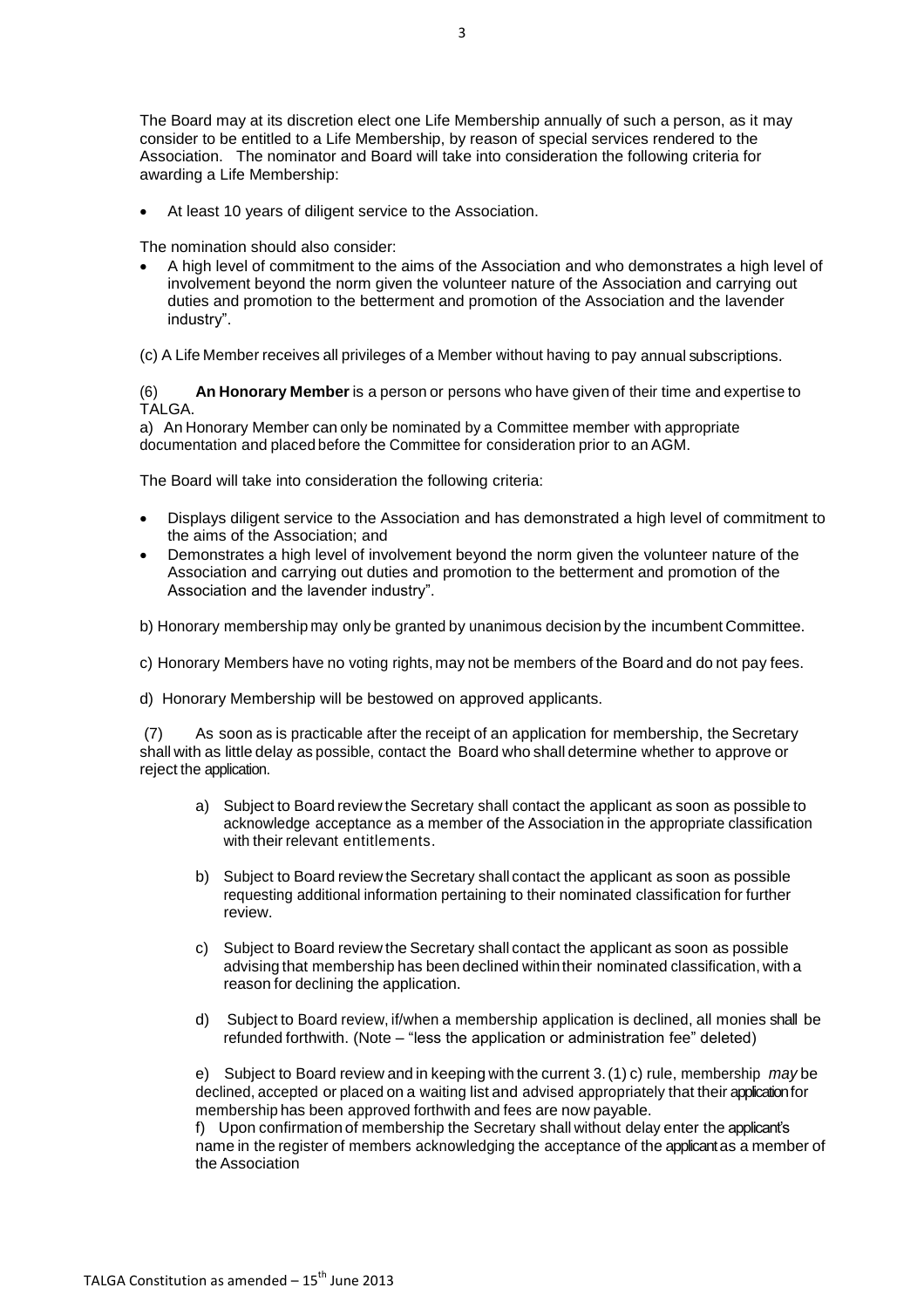- g) A right, privilege,or obligation of a person by reason of his membership of the Association–
	- a) is not capable of being transferred or transmitted to another person;
	- b) terminates upon the cessation of his membership whether by death or resignation or otherwise.
- 4. The annualsubscription shall be determined by the Board and is payable in advance on or before the 1st day of April each year.

If payment is not received within 30 days, a reminder notice will be sent to the member. If payment is not received within a further 30 days of the due date, the member will be notified that they have been removed from TALGA's membership and will not receive the benefits provided by membership of TALGA. A lapsed membership may be restored upon full payment of the outstanding dues within 90 days of the start of the financial year. Should a lapsed member reapply at a later date, they will need to reapply as a new member.

- 5. The Secretary shall keep and maintain a register of members in which shall be entered the full name, address and date of entry of the name of eachmember and the register shall be available for inspection by members at the address of the Treasurer.
- 6. (1) A member of the Association who has paid allmonies due and payable by him to the Association may resign from the Association by first giving twenty-eight days notice in writing to the Secretary of his intention to resign and upon the expiration of that period of notice the member shall cease to be a member.

(2) After three months, a former member will be sent a formal letter advising them to desist using all TALGA logos and promotional material.

(3) Upon the expiration of a notice given under sub-clause (1) the Secretary shall make in the register of members an entry recording the date on which the member by whom the notice was given, ceased to be a member.

- 7. (1) Subject to these rules,the Board may determine by resolution to:
	- a) expela member from the Association;
	- b) suspend a member from membership of the Association for a specified period;or

c) fine a member in accordance with the regulations; if the Board is of the opinion that the member -

d) has refused or neglected to comply with these rules; or

e) has been guilty of conduct unbecoming a member or prejudicial to the interests of the Association.

(2) A resolution of the Boardunder sub-clause (1):

a) does not take effect unless the Board, at a meeting held not earlier than 14 days and not later than 28 days after the service on the member of a notice under sub-clause (3) confirms the resolution in accordance with this clause; and

b) where the member exercises a right of appealto the Association under this clause, the resolution does not take effect unless the Association confirms the resolution in accordance with this clause.

(3) Where the Board passes a resolution under sub-clause (1), the Secretary shall, as soon as practicable, cause to be served on the member a notice in writing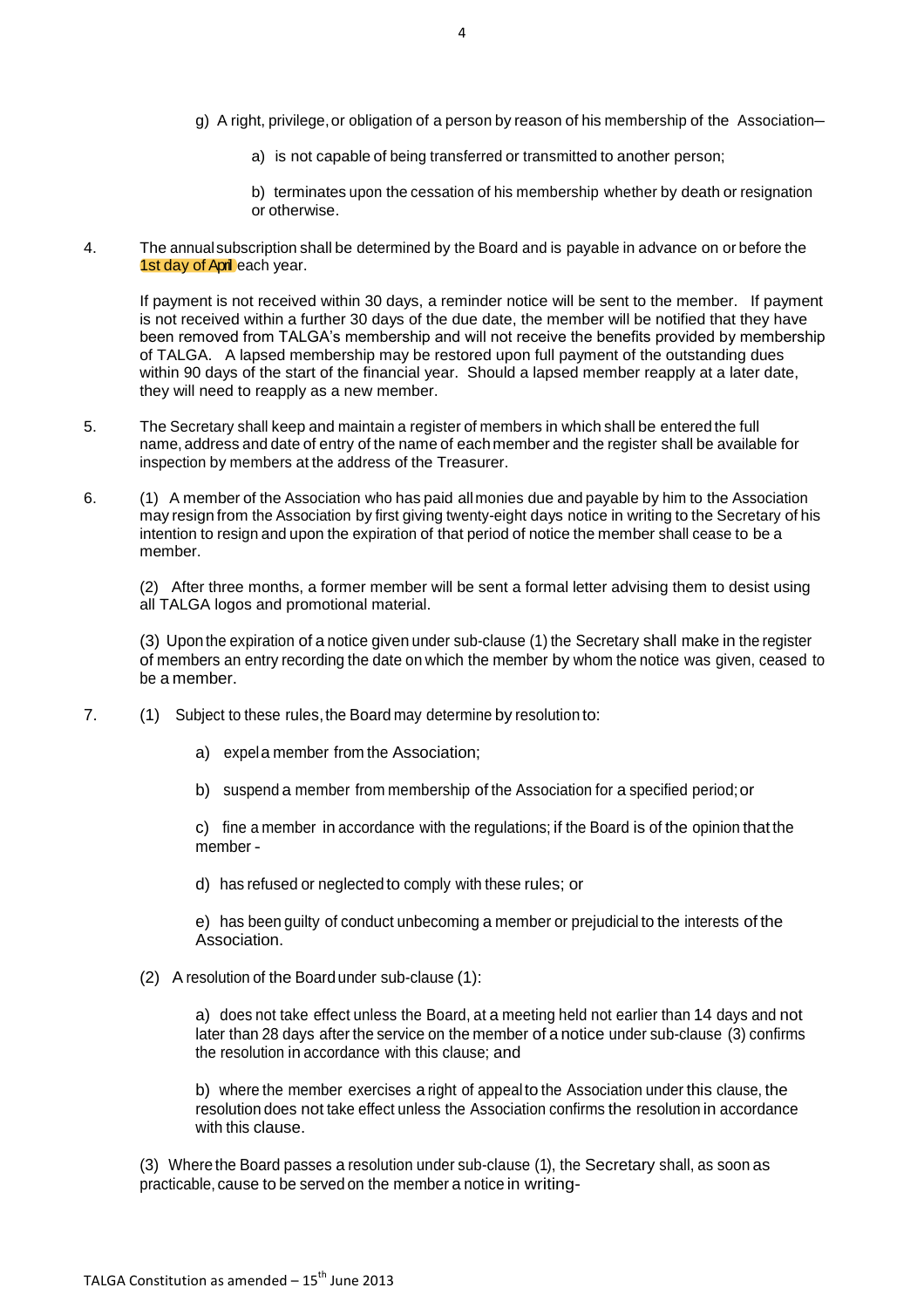b) stating that the member may address the Board at a meeting to be held not earlier than 14 and not later than 28 days after service of the notice;

- c) stating the date, place and time of that meeting;
- e) informing the member that he may do one or more of the following:
	- i) attend that meeting;
	- ii) give to the Board before the date of that meeting a written statement seeking the revocation of the resolution;

iii) not tater than 24 hours before the date of the meeting,lodge with the Secretary a notice to the effect that he wishes to appeal to the Association ingeneral meeting of the resolution.

- (4) At a meeting of the Board held in accordance with sub-clause (2), the Board
	- a) shall give to the member an opportunity to be heard;
	- b) shall give due consideration to any written statement submitted by the member;and
	- c) shall by resolution determine whether to confirm or to revoke the resolution.

(5) Where the Secretary receives a notice under sub-clause (3), he shall notify the Board and the Board shall convene a general meeting of the Association to be held within 21 days after the date on which the Secretary received the notice.

(6) At a general meeting of the Association convened under sub-clause

a) no business other than the question of the appeal shall be transacted;

b) the Boardmay place before the meeting details of the grounds for the resolution and reasons for the passing of the resolution;

c) the member shall be given an opportunity to be heard; and

d) the members present shall vote by secret ballot on the question whether the resolution should be confirmed or revoked.

(7) If at the general meeting two-thirds of the members of the vote in person in favour of the confirmation of the resolution, the resolution is confirmed and in any other case the resolutionis revoked.

# **ANNUAL, GENERAL AND SPECIAL MEETINGS**

- 8. (1) The Association shall in each calendar year convene an annualgeneral meeting of its members.
	- (2) The annualgeneral meeting shall be held on such day as the Board determines.
	- (3) The annual general meeting shall be specified as such in the notice convening it.
	- (4) The ordinary business of the annual general meeting shall be -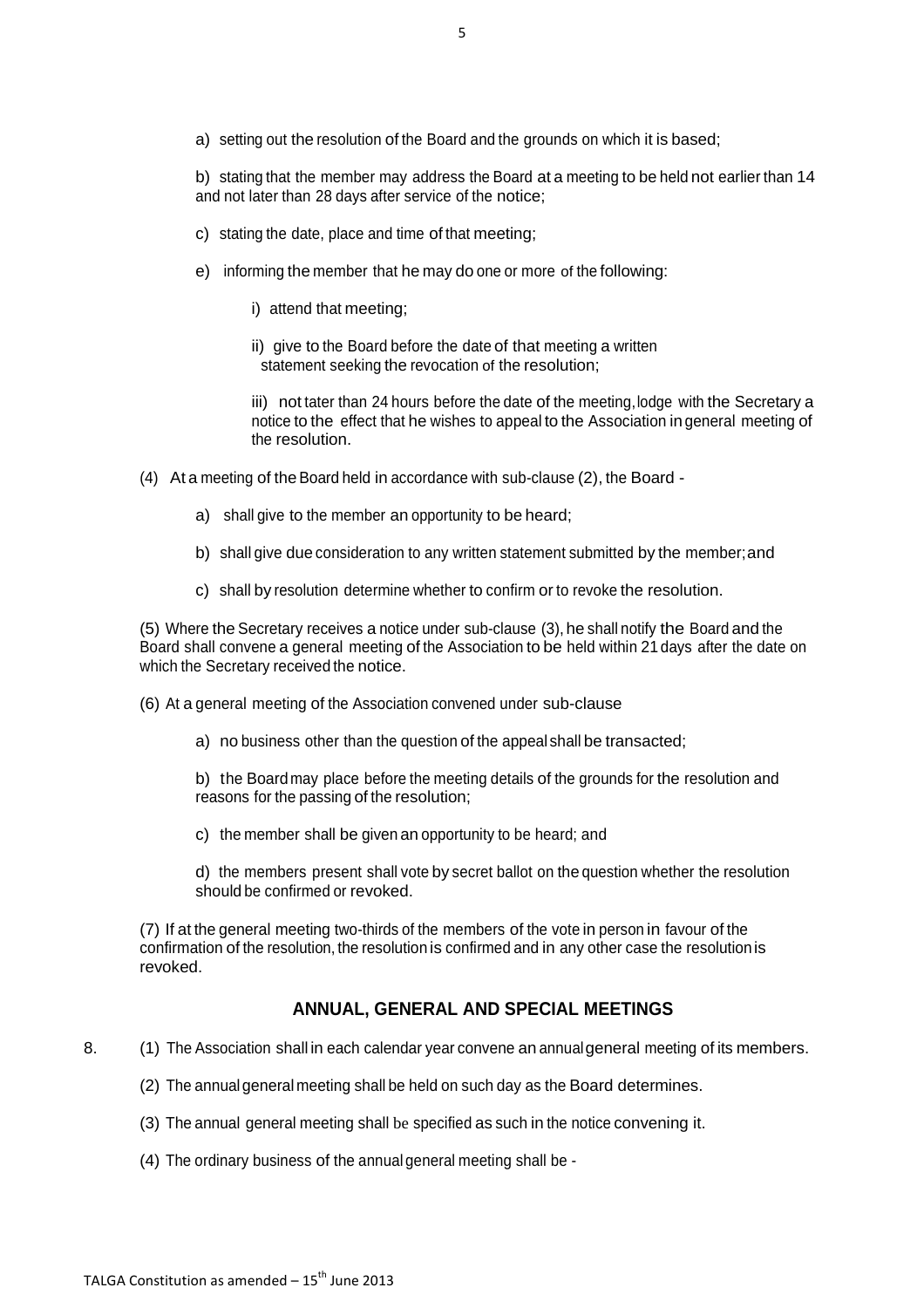a) to confirm the minutes of the last preceding annual general meeting and of any general meeting held since that meeting;

b) to receive from the Board reports transactions of the Association during preceding financial year;

c) to ratify or otherwise the appointments of officers and ordinary members to the Board.

d) to receive and consider the statement submitted by the Association in accordance with Section 30(3) of the Act.

(5) The annualgeneralmeeting may transact special business of which notice is given in accordance with these rules.

(6) The annualgeneralmeeting shall be in addition to any other general meetings that may be held in the same year.

9. All generalmeetings other than the annual generalmeeting shall be called special general meetings.

10. (1) The Boardmay,whenever i t thinks fit, convene a specialgeneral meeting of the Association and, where, but for this sub-clause, more than 15 months would elapse between annual general meetings, shall convene a specialgeneral meeting before the expiration of that period.

(2) The Board shall, on a requisition in writing of members representing not less than ten per cent (10%) of the total number of members, convene a special general meeting of the Association.

(3) The requisition for a specialgeneralmeeting shall state the objects of the meeting and shall be signed by the members making the requisition and be sent to the address of the secretary, and may consist of several documents in a like form,each signed by one or more of the members making the requisition.

(4) If theBoard does not cause a special generalmeeting to be held within one monthafter the date on which the requisition is sent to the address of the secretary, the members making the requisition, or any of them, may convene a specialgeneral meeting to be held not later than three months after that date. The Secretary will be required to advise all members of the Special Meeting.

Note Paragraph (5) refunding all reasonable expenses to members convening a special meeting has been deleted.

## **NOTICE OF ANNUAL, GENERAL AND SPECIAL MEETINGS**

11. (1) The Secretary of the Association shall, at least fourteen (14) days before the date fixed for holding a general meeting of the Association, cause to be given to each member of the Association a notice stating the place, date and time of the meeting and the nature of the business to be transacted at the meeting.

(2) No business other than that set out in the notice convening the meeting shall be transacted at the meeting.

(3) A member desiring to bring any business before a meeting may give not less than 28 days before a meeting, notice of that business in writing to the Secretary, who shall, upon receipt of such notice refer the Notice to the Board who shall determine whether such business shall be included as business to be discussed at the next general meeting, or a subsequent general meeting.

l

l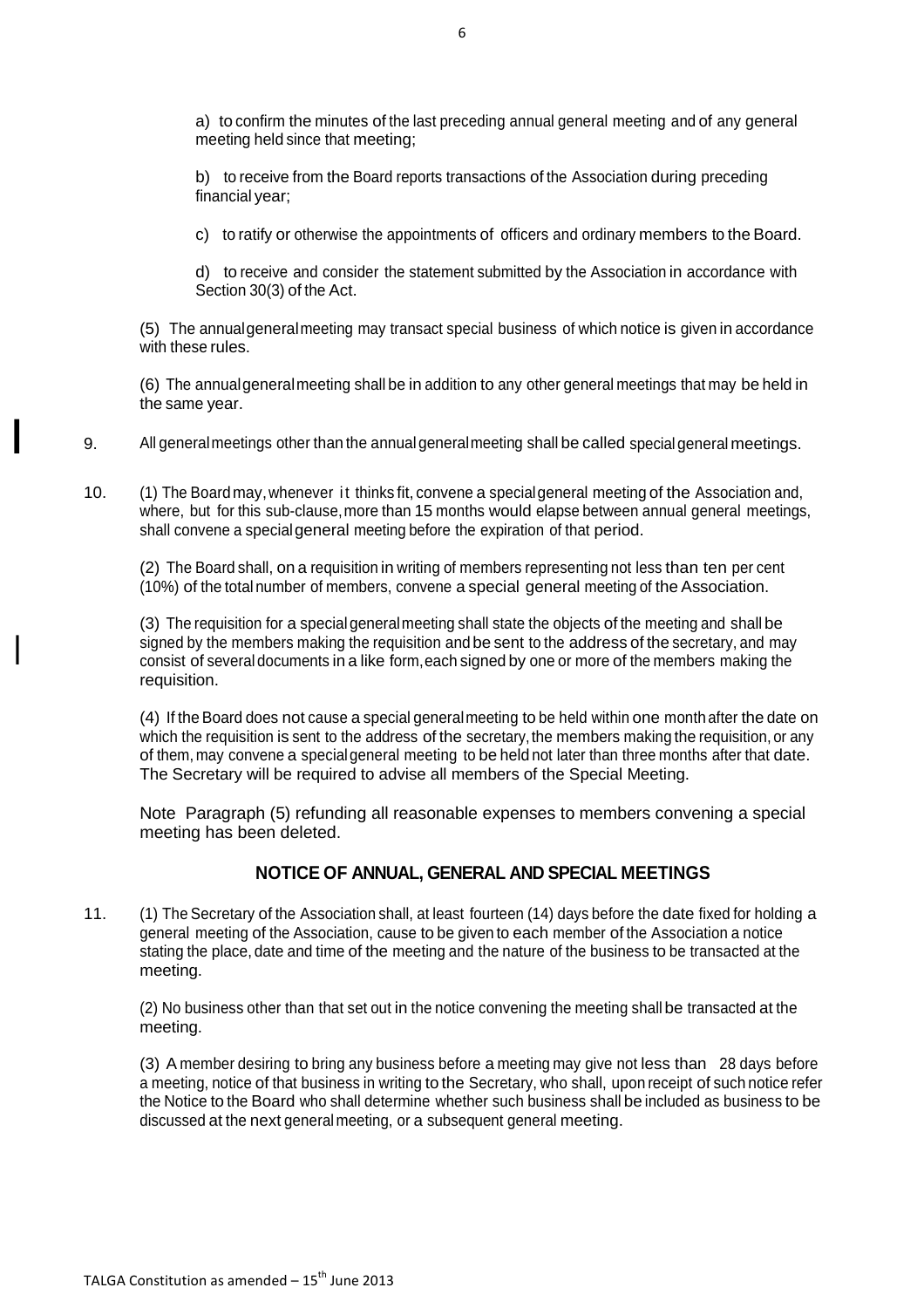### **PROCEEDURE AT MEETINGS**

12. (1) All business that is transacted at a meeting, all business that is transacted at the annual general meeting with the exception of that specially referred to in these rules as being the ordinary business of a meeting shallbe deemed to be special business.

(2) No item of business shall be transacted at a general meeting unless a quorum of members entitled under these rules to vole is present during the time when the meeting is considering that item.

(3) Where the number of members of the Association is less than 100, twenty five percent of members personally present, and where the membership of the Association is in excess of 100,one third of the members present, (being members entitled under these rules to vote at a general meeting)shall constitute aquorum for the transaction of the business of a generalmeeting.

(4) If within half an hour after the appointed time for the commencement where applicable of an Annual General Meeting, a general meeting or a Special Meeting a quorum is not present, the meeting if convened upon the requisition of members shall be dissolved and in any other case shall stand adjourned until a date time and place to be fixed by those Board members present not exceeding 30 days from the date of adjournment and if at the adjourned meeting the quorum is not present within half an hour after the time appointed for the commencement of the meeting, the members present (being not less than 5) shall be a quorum.

13. (1) In the absence of the President, the Vice-President shall preside as Chairperson at each Annual General Meeting, general meeting or special meeting of the Association.

(2) In the absence of President and the Vice-President from an Annual General Meeting, general meeting or special meeting, the members present shall elect one of their number to preside as Chairperson at the meeting.

14. (1) The Chairperson of an Annual GeneralMeeting, general meeting or special meeting, at which a quorum is present may, with the consent of the meeting, adjourn the meeting from time to time and place to place, but no business shall be transacted at an adjourned meeting other than the business left unfinished at the meeting at which the adjournment took place.

(2) Where an annual general meeting, general meeting or special meeting is adjourned for 14 days or more, a like notice of the adjourned meeting shall be given in the case of the relevant meeting.

(3) Except as provided in sub-clauses (1) and (2),it is not necessary to give notice of an adjournment or of the business to be transacted at an adjourned meeting.

- 15. A question arising where applicable at an Annual General Meeting, generalmeeting, or special meeting of the Association shall be determined on a show of hands and unless before or on the declaration of the show of hands a poll is demanded, a declarationby the Chairperson that a resolution has, on a show of hands, been carried or carried unanimously or carried by a particular majority or lost, and an entry to that effect in the Minute Book of the Association is evidence of the fact, without proof of the number or proportion of the votes recorded in favour of, or against, that resolution.
- 16. (1) Upon any question arising where applicable at an Annual General Meeting, generalmeeting or special meeting of the Association, a Member, Affiliate, Associate and Life member has one vote only and InternationalMembers and Honorary members shall not have a vote.

(2) All votes shall be given personally and a member is not entitled to vote at any annual general meeting, generalmeeting or special meeting unless all monies due and payable by the member to the Association have been paid.

(3) In the case of an equality of voting on a question, the Chairperson of the meeting is entitled to exercise a second or casting vote.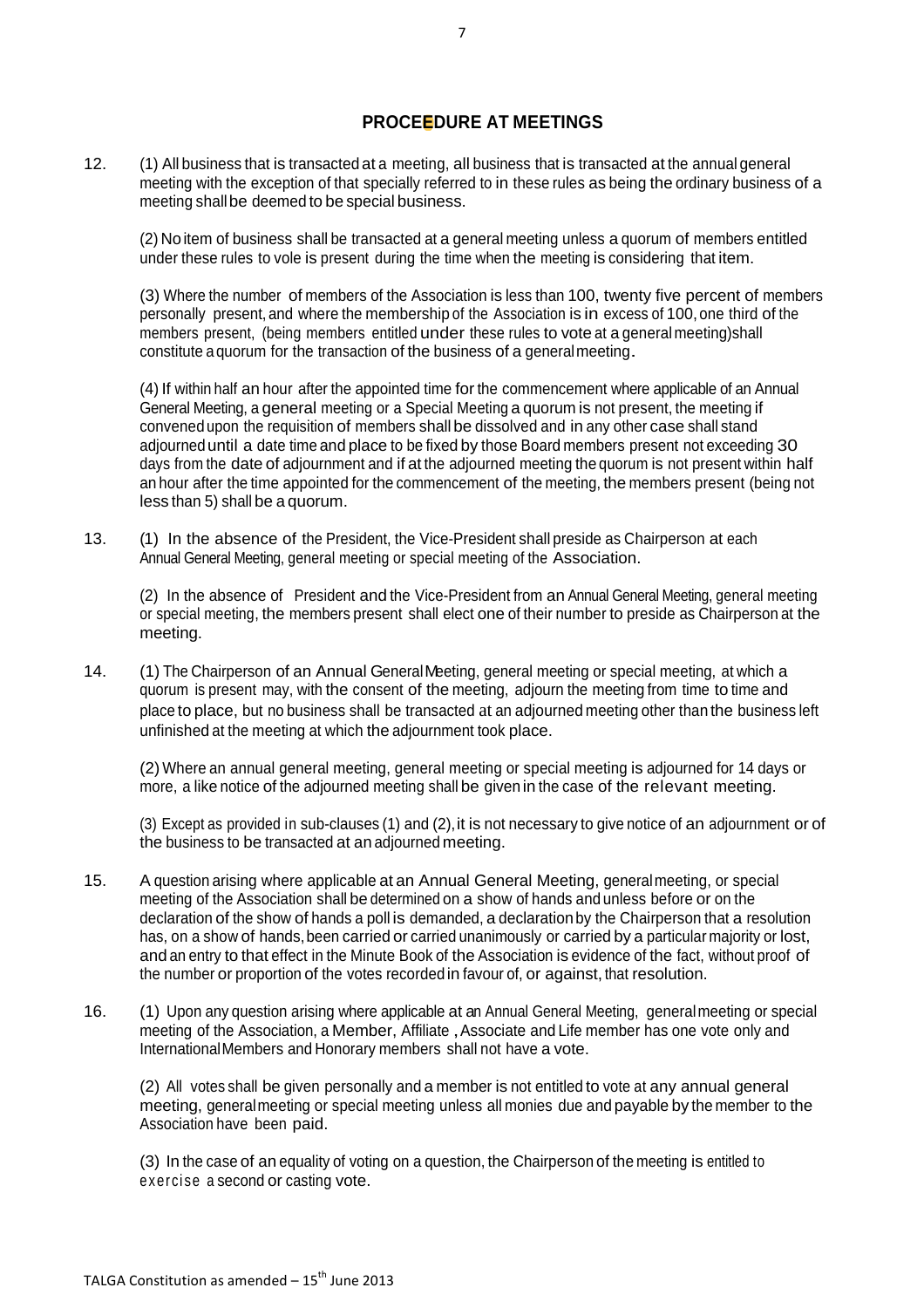17. (1) If at a meeting a poll on any question is demanded by not less than twenty per centum of the present members it shall be taken at that meeting in such manner as the Chairperson may direct and the resolution of the poll shall be deemed to be a resolution of the meeting on that question. .

(2) A poll that is demanded on the election of a Chairperson or on a question of an adjournment shall be taken forthwith and a poll that is demanded on any other question shall be taken at such time before the close of themeeting as the Chairperson may direct.

18. A Member is entitled to appoint a proxy to vote on his or her behalf at an Annual GeneralMeeting of the Association only as provided in these rules.

(1) A Member can apply for a proxy voting document and upon submission of the "Form of Appointment of Proxy", to the Returning Officer no later than 24 hours prior to the appointed time of an AnnualGeneral Meeting can the appointed proxy vote. The proxy form shall show the items of business for resolution. One "Form of Appointment of Proxy" must be submitted for all resolutions to be voted upon and the "Form of Appointment of Proxy" may nominate the Chairperson or a financial member.

(2) A proxy may only be selected from the Member or Affiliate Member classification who must have current membership of the Association in keeping with the rules as provided.

## **THE BOARD**

- 19. (1) The affairs of the Association shall be managed by a Board constituted as provided in Rule 21.
	- $(2)$  The Board
		- a) shall controlandmanage the business and affairs of the Association;

b) may, subject to these rules, the regulations and the Act, exercise all such powers and functions as may be exercised by the Association other than those powers and functions that are required by these rules to be exercised by general meetings of the members of the Association;and

c) subject to these rules, the regulations and the Act, has power to perform all such acts and things as appear to the Board to be essential for the proper management of the business and affairs of the Association.

d) The Board shall consist of seven (7) persons with a minimum of five full category members with additional members from within the Affiliate, Associate or Life membership categories. Members co-opted to the Board will have no voting rights.

e) The Board shall have the right to appoint additional members to the Board for specific purposes for a time as specified by the Board.

f) Members of the Board must sign a "Confidentiality Agreement as soon as they are elected to the Board, prior to the commencement of any business transactions.

g) The Board may by unanimous resolution amend the Membership Classifications as deemed necessary by changing trends.

### **OFFICERS**

- 20. (1) The officers of the Association shall be
	- a) the President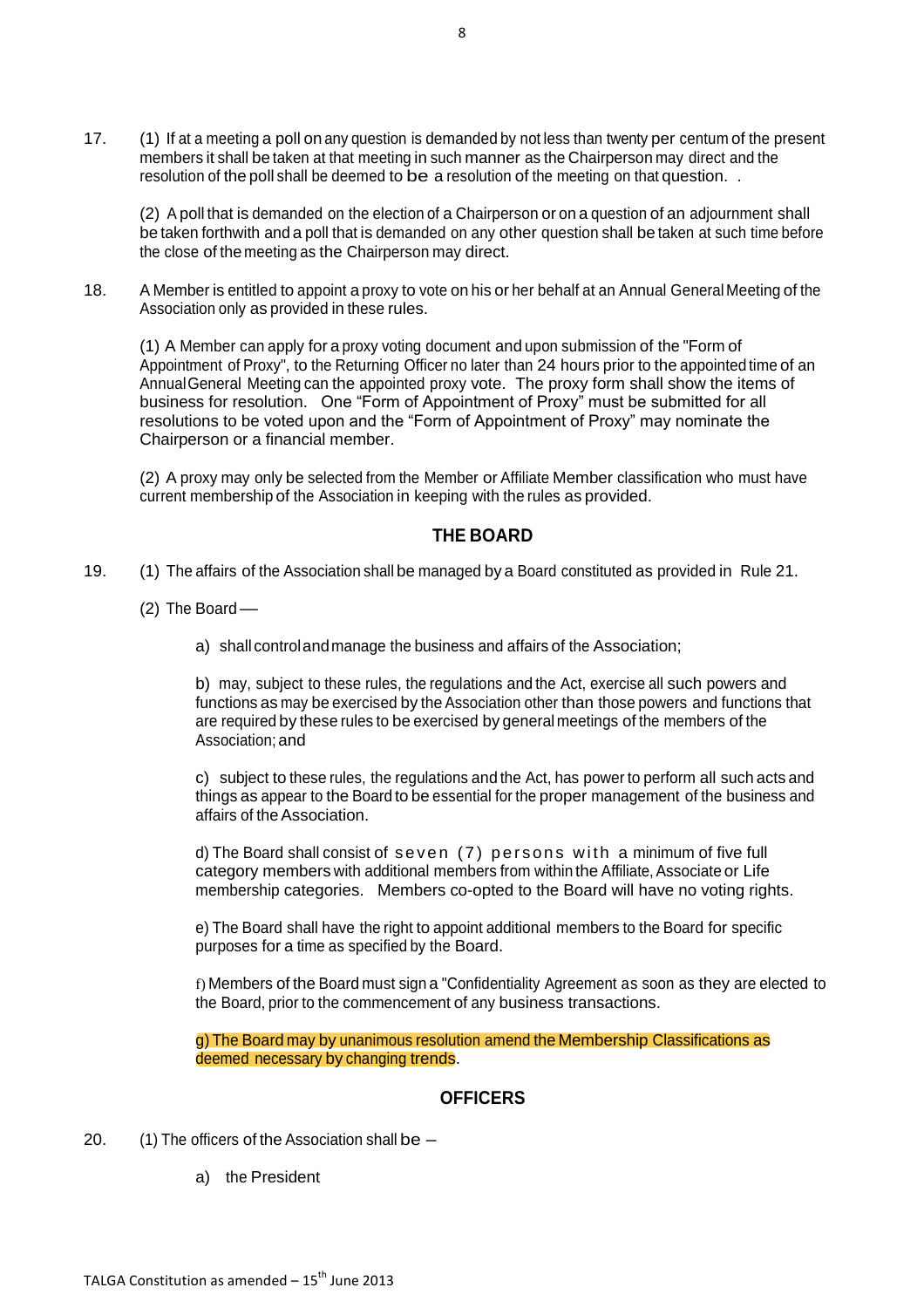- b) the Vice President
- c) the Secretary
- d) the Treasurer
- e) Publications/Publicity Officer

(2) Theprovisions of Rule 21 so far as they are applicable and with the necessary modifications apply to and in relation to the election of persons to any of the offices mentioned in sub-clause (1).

(3) Each officer of the Association shall hold office until the annualgeneralmeeting next after the date of his or her election but is eligible for re-election.

(4) In the event of a casual vacancy in any office referred to in sub-clause (1) the Board may appoint one of its members to the vacant office and the member appointed may continue in office up to and including the conclusion of the annualgeneral meeting next following the date of appointment.

(5) The officers of the Association shall consist of members as per 19.Sub- clause (d)

21. (1) .Subject to 23 of theAct the Board shall consist of –

a) the officers of the Association; and b) two other members -

each of whom shall hold office for a maximum of two years on an alternate basis untilthe annual general meeting after the date of election but is eligible for re-election commencing at the Annual GeneralMeeting after this resolution is accepted by a majority of members present.

(2) Each ordinary member of the Board shall subject to these r ules hold office for a maximum of two years on an alternate basis until the annualgeneral meeting next after the date of election but is eligible to re-election'. At the first Board Meeting a er the 2008 Annual General Meeting a lot will be drawn to determine which members serve 2 years.

## **ELECTION OF OFFICERS AND VACANCIES**

22. (1) The Board must appoint a person to be the returning officer for the annual elections and for any by elections held within that year. The returning officer need not be a member of the Association and must not be a candidate or a member of the immediate family of a candidate at the elections.

(2) The returning officer is responsible for the conduct of the elections and may decide any relevant matter which is not determined by this Rule.

(3) The returning officer must call for nominations for election as a member of the Board at least two months before the date of the annualgeneral meeting. All members must be notified of the call for nominations.

- (4) Nominations must be:
	- a) in writing
	- b) signed by the nominator
	- c) signed by the candidate

and must reach the address nominated by the returning officer in the call for nominations by the date stated on the call for nominations.

(5) A candidate may provide with the nomination a statement not exceeding 200 words in support of the nomination.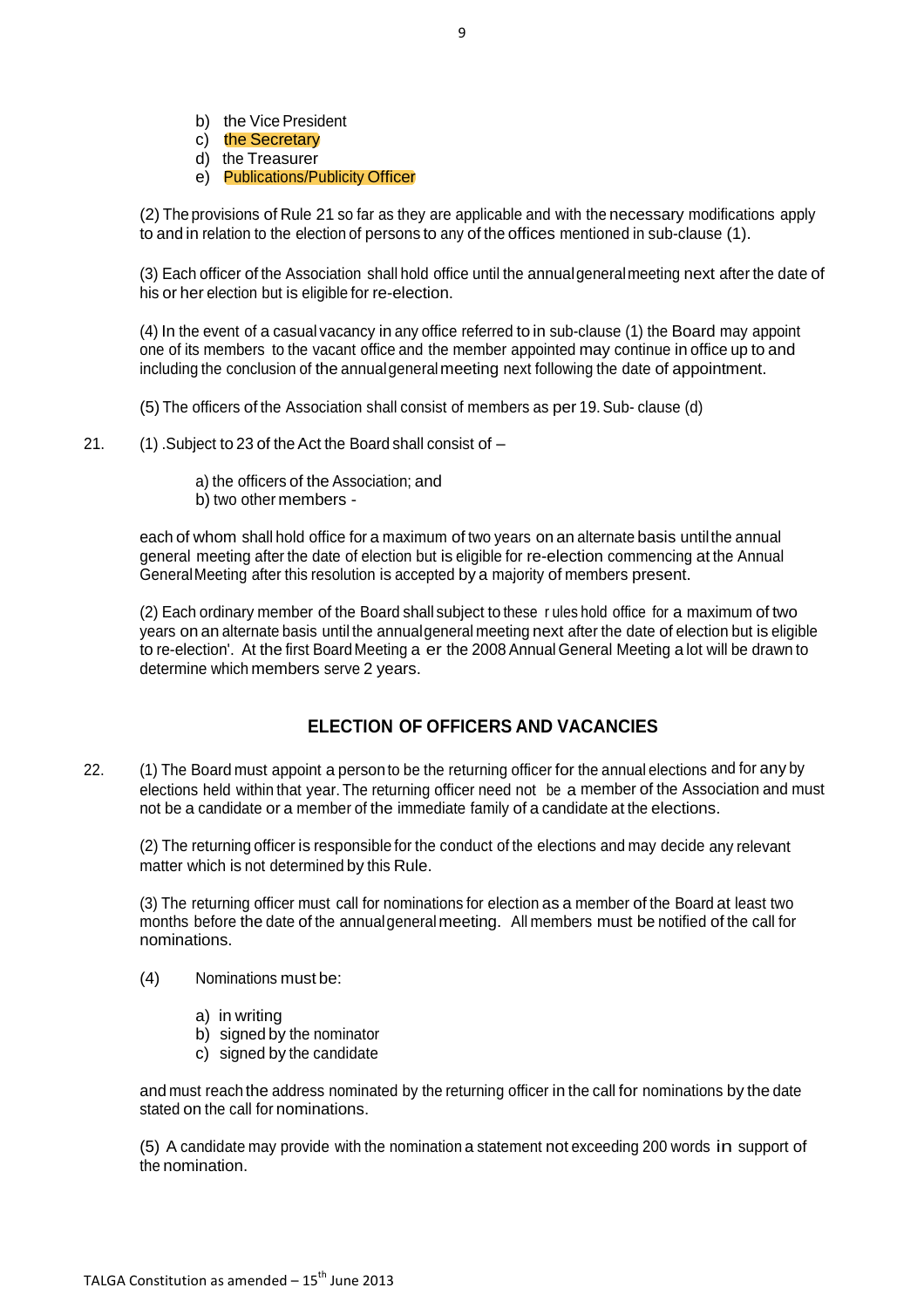(6) If the number of nominations exceeds the number of positions vacant, the returning officer must prepare and send a ballot paper to each member at least one month before the date set for the close of voting. The returning officer must also send with the ballot paper a document containing any statements provided by the candidates, in the order in which the names appear on the ballot paper. The returning officer must not include any statements which are abusive or defamatory.

(7) The order on the ballot paper must be determined by lot.

(8) In order to vote, the member must strike out the names of candidates on the ballot paper so as to leave the required number of names, or a small number, remaining.

(9) Completed ballot papers must be received at the address set out in the call for nominations by 5 p.m. on the day fixed by the returning officer, which must be at least seven days before the dale of the annualgeneral meeting.

(10) The returning officer must count the votes and report the results to the annualgeneral meeting.

(11) If insufficient nominations are received by the close of nominations,the returning officer must declare those nominated to be elected, and further nominations must be called for at the annual general meeting.

(12) If more nominations are received at the annualgeneral meeting than there are vacancies, a ballot must be conducted by the returning officer at the annualgeneral meeting. If the returning officer is present at the annual general meeting the meeting may appoint another person to conduct the ballot.

(13) The decision of the returning Officer on any matter relating to the elections is final, and no appeal may be brought from that decision.

### **BOARD VACANCIES**

- 23. For the purposes of these rules, the office of an officer of the Association or of a member of the Board becomes vacant if the officer or member:
	- a) ceases to be a member of the Association;

b) becomes an insolvent under administration within the meaning of the Corporation law;

c) resigns his office by notice in writing given to the Secretary;

d) becomes of unsound mind or a person who is liable to be dealt with in any way under the law relating to mental health.

### **PROCEEDINGS OF BOARD**

24. (1) The Board shall meet at least 3 times in each year at such place and such times as the Board may determine.

(2) Special meetings of the board may be convened by the President or by any 4 members of the Board.

(3) Notice shall be given to members of the Board of any special meeting specifying the general nature of the business to be transacted.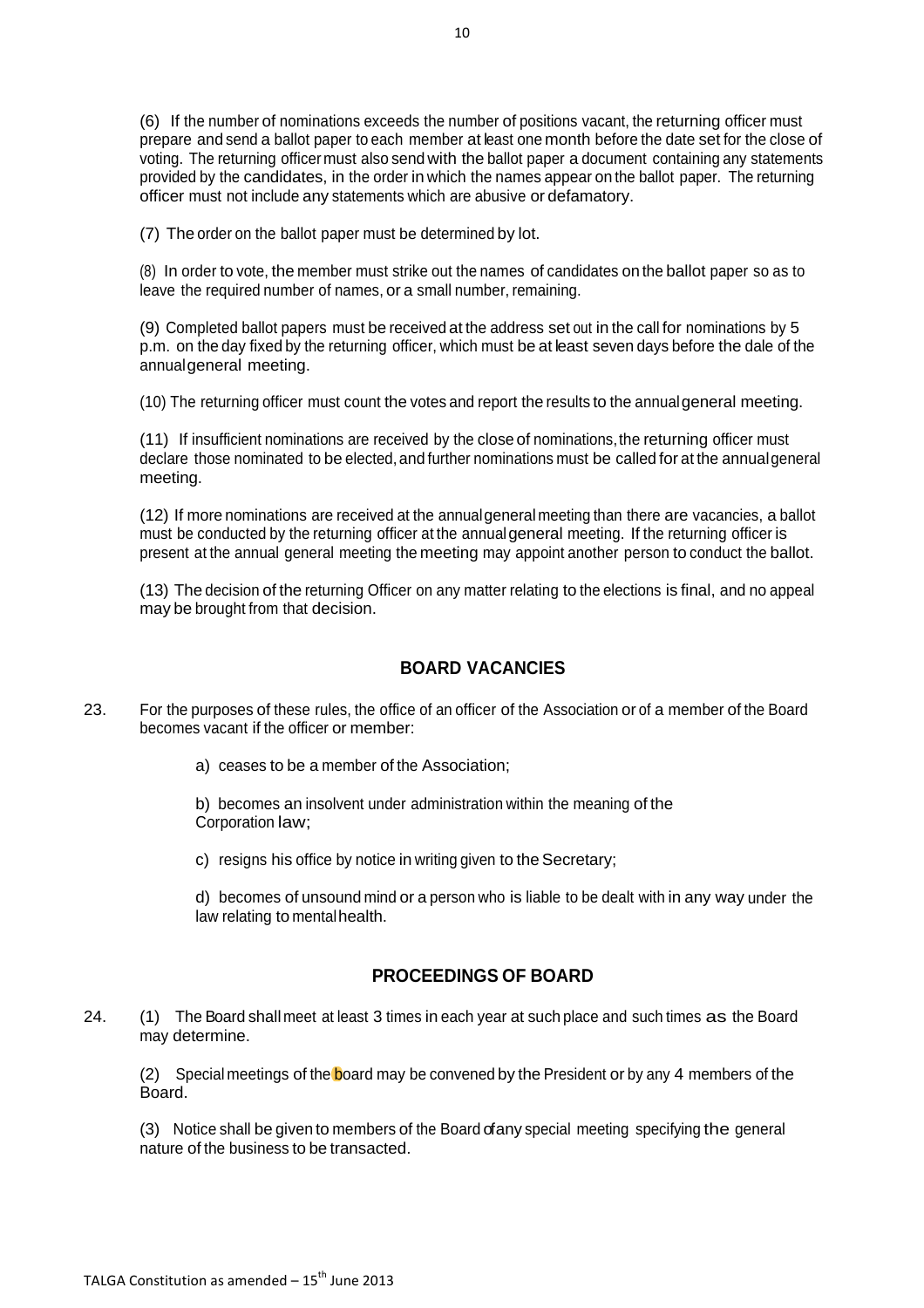(4) Any four members of the Board shall constitute a quorum for the transaction of the business of a meeting of the Board.

(5) No business shall be transacted unless a quorum is present and if within half an hour the time appointed for the meeting a quorum is not present the meeting shall stand adjourned until a new date, time and location can be determined by the Secretary of the Association.

(6) At meetings of the Board -

- (a) the President or in the President's absence the Vice-President shall preside; or
- (b) if the President andthe Vice-President are absent -

such one of the remaining members of the Board as may be chosen by the members present shall preside.

(7) Questions arising at a meeting of the board or of any sub-committee of the Board shallbe determined on a show of hands or, if demanded by a member, by a poll taken in such manner as the person presiding at the meeting may determine.

(8) Each member present at a meeting of the Board or of any sub-committee or the Board (including the person pr,; the person presiding may exercise a second or casting vote.

(9) Written notice of each Board meeting shallbe given to each member of the Board by delivering it to a member at a reasonable time before each meeting or by sending it by pre-paid post addressed to him or her at his or her usual or last known place of abode to arrive seven days after it is posted. A notice given by fax or other electronic means is taken to be given on the business day after it is sent.

(10) Subject to sub-clause (4) the Boardmay act notwithstanding any vacancy on the Board.

(11) The Board is entitled to vote on the resolution by signing a document containing a statement that they are in favour of the resolution set out in the document. Separate copies of the document may be used for signing by Officers of the Association if the wording of the resolution and statement is identical in each copy.The resolution is passed when the last Officer of the Association signs.

(12) The Executive Officers of the Association may meet as an Executive Committee and any discussions or recommendations must be ratified by the Board. The Secretary will take and distribute minutes of the Executive Committee meeting to the Board members.

# **MINUTES AND ADMINISTRATION**

26. The Secretary of the Association or such other Board approvedperson or entity shall keep minutes of the resolutions and proceedings of each generalmeeting and each Board meeting

# **REMOVAL OF A MEMBER OF THE BOARD**

27. (1) The Association in generalmeeting may by resolution remove any member of the Board before the expiration of the member's term of office and appoint another member in his or her stead to hold office until the expiration of the term of the first mentionedmember.

(2) With a member to whom the proposed resolution referred to in sub-clause (1) makes representations in writing to the Secretary or President of the Association (not exceeding a reasonable length) and requests that they be notified to the members of the Association the Secretary or the President may senda copy of the representations to each member of the Association or, if they are not so sent, the member may require that they be read out at the meeting.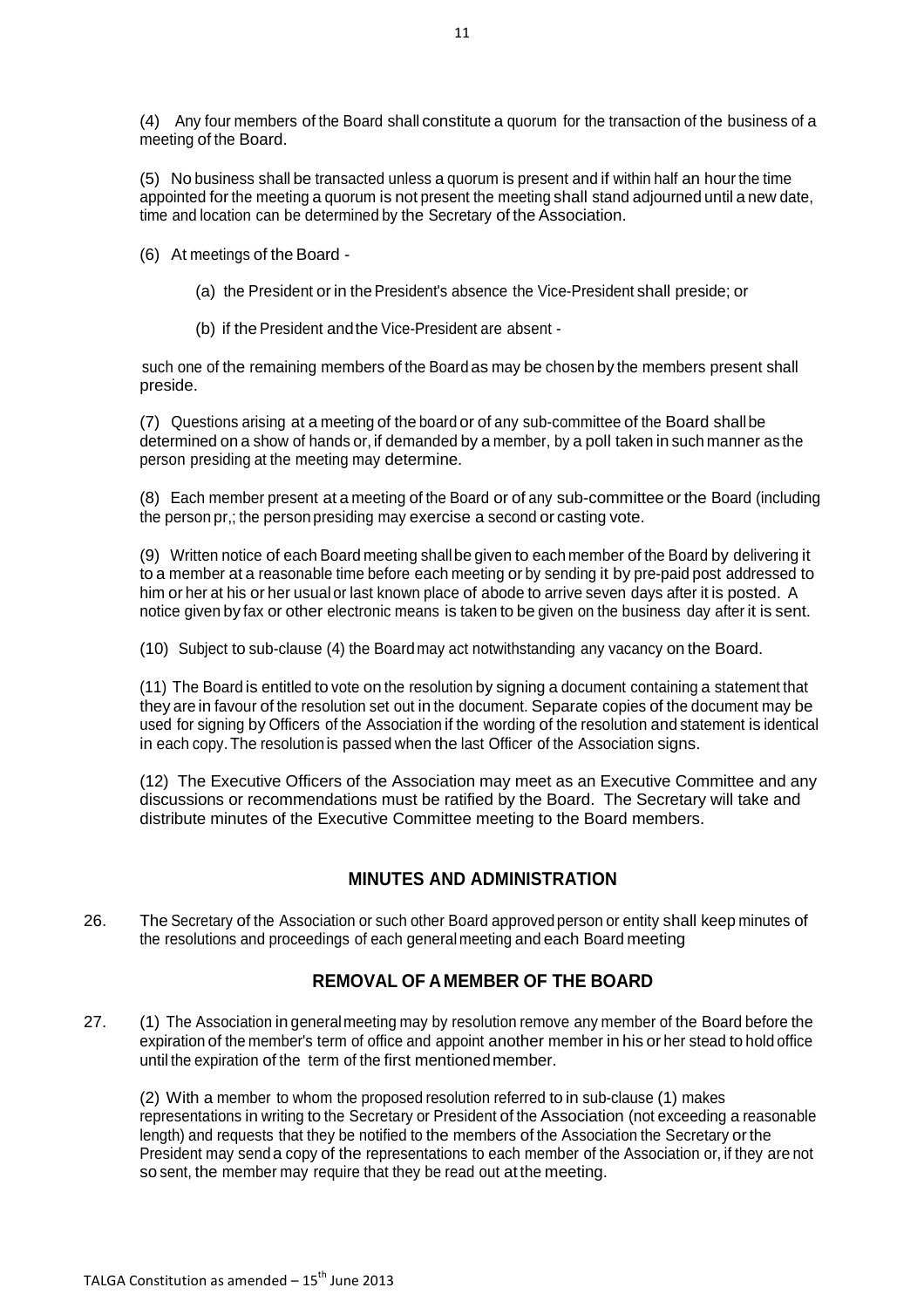## **DUTIES OF TREASURER**

28. (1) The Treasurer of the Association -

(a) shall collect andreceive all monies due the Association and make allpayments authorised by the Association; and

(b) shall keep correct accounts and books showing the financial affairs of the Association with full details of all receipts andexpenditure connected with the activities of the Association.

(2) The accounts and books referred to in sub-clause (1) shall be available for inspection by members.

### **CHEQUES**

29. All cheques, drafts, bills of exchange, promissory notes; other negotiable instruments including electronic banking shall require two authorisations and be signed by any two of the authorised signatories of the President, Vice President, Treasurer or Secretary.

## **COMMON SEAL**

30. (1) The Common Sealof the Association shall be kept in the custody of the Secretary. (2) The Common Seal shall not be affixed to any instrument except by the authority of the Board and the affixing Of the Common Seal shall be attested by the signatures either of two members of the Board

## **ALTERATIONS**

31. These rules and the Statement of Purposes of the Association shall not be altered except by a special resolution of the Association that is a resolution passed by a majority of not less than three-fourths of such members of the Association in person or by proxy vote as being entitled to vote in person at an Annual General Meeting, a generalmeeting or special meeting of whichnotice specifying the intention to propose the resolution as a special resolution has been given in accordance with these rules.

### **NOTICES**

32. (1) A notice may be served by or on behalf of the Association upon any member either personally or by sending it by post to the member at his address shown in the Register of Members.

(2) Where a document is properly addressed prepaid and posted to a person as letter, the document shall, unless the Secretary is proved, be deemed to have been given to the person at the time at which the letter would have been delivered in the ordinary course of post.

### **INCOME**

33. The income and property of the Association whencesoever derived, shall be applied solely towards the promotion of the purposes of the Association as set forth in the Statement of Purposes of the Association,and no portion thereof shall be paid or transferred, directly or indirectly by way of dividend, bonus or otherwise, to the member of the Association;provided that nothing herein continued shall prevent the payment in good faith of remuneration to any officers or Board members (being members of the governing body of the Association by whatever name called) or servants of the Association or for goods suppliedin the ordinary and usual way of business nor prevent the payment of interest on money borrowed from any member or Boardmember of the Association or reasonable and proper rent for premises demised or let by any member or Board member to the Association and nothing herein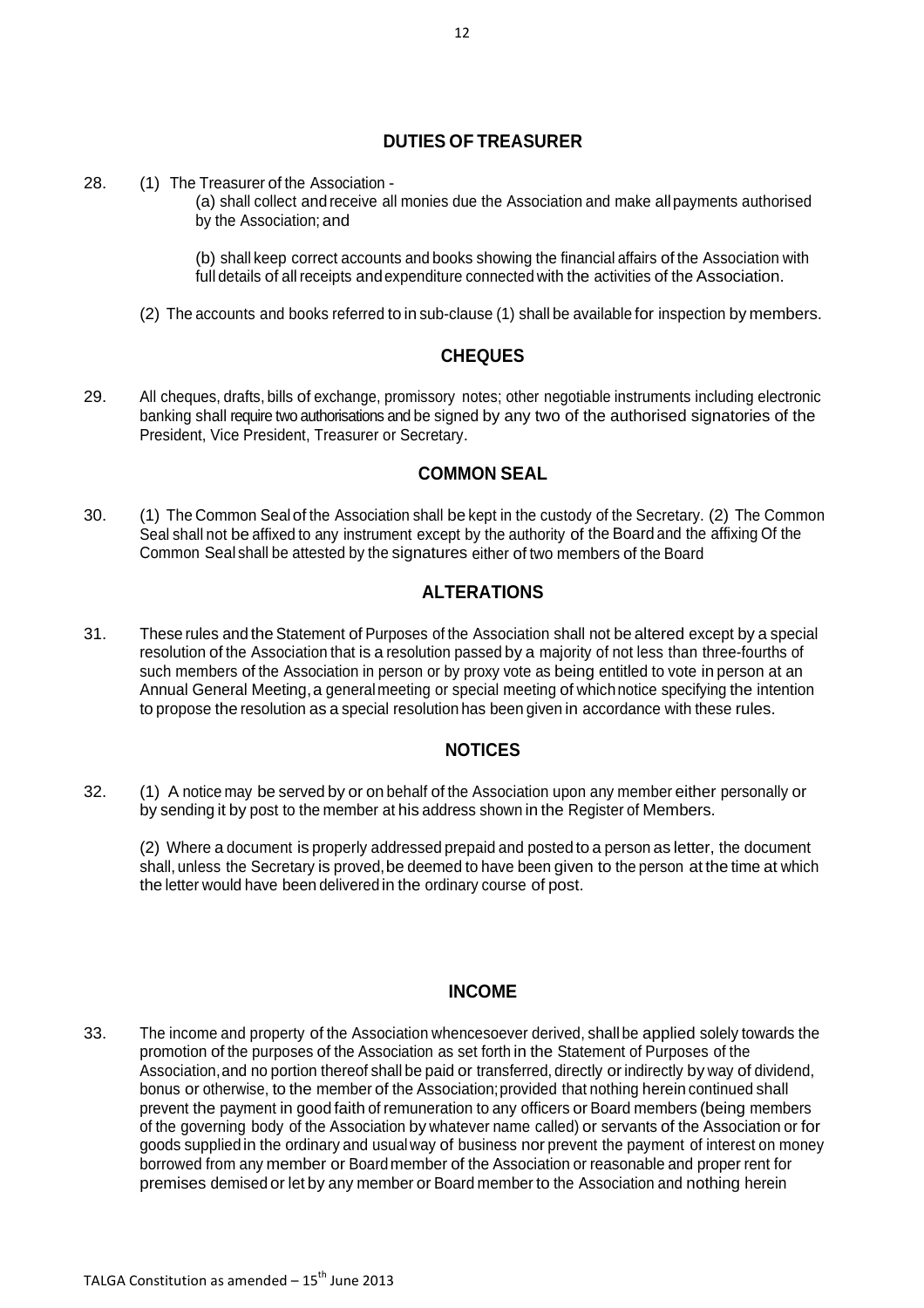## **WINDING UP**

34. If upon the winding-up or dissolution of the Association there remains, after satisfaction of all its debts and liabilities, any property whatsoever, the same shall not be paid to or distributed among the members of the Association, but shall be given or transferred to some other institution or institutions Having objects similar to the purposes of the Association and whose constitution shall prohibit the distribution of its or their income and property among its or their members to an extent at least as great as is imposed on the Association under or by virtue of rule 33 hereof, such institution or institutions to be determined by the members of the Association at or before the time of the dissolution and in default thereof by application to the Supreme Court for determination.

## **FUNDS**

35. The funds of the Association shall be derived• from annualsubscriptions, donations and such other sources as the Board determines.

# **CUSTODY OF BOOKS ETC.**

36. Except as otherwise provided in these Rules the Secretary shall keep in their custody or under their controlall books documents and securities of the Association.

## **ADDITIONAL OFFICERS OF THE ASSOCIATION**

- 37. (1) The formation of TALGA Area Groups should be encouraged to support the development and prosperity of the lavender industry
	- (a) Area Groups shall have their own Rules of Procedure as per approved guidelines and subject to Board application and approval. Members of each Group should be current members of TALGA.
	- (b) Area Group members should report on a quarterly basis or as requested to the Board and submit an annual report at least 21 days prior to the AGM.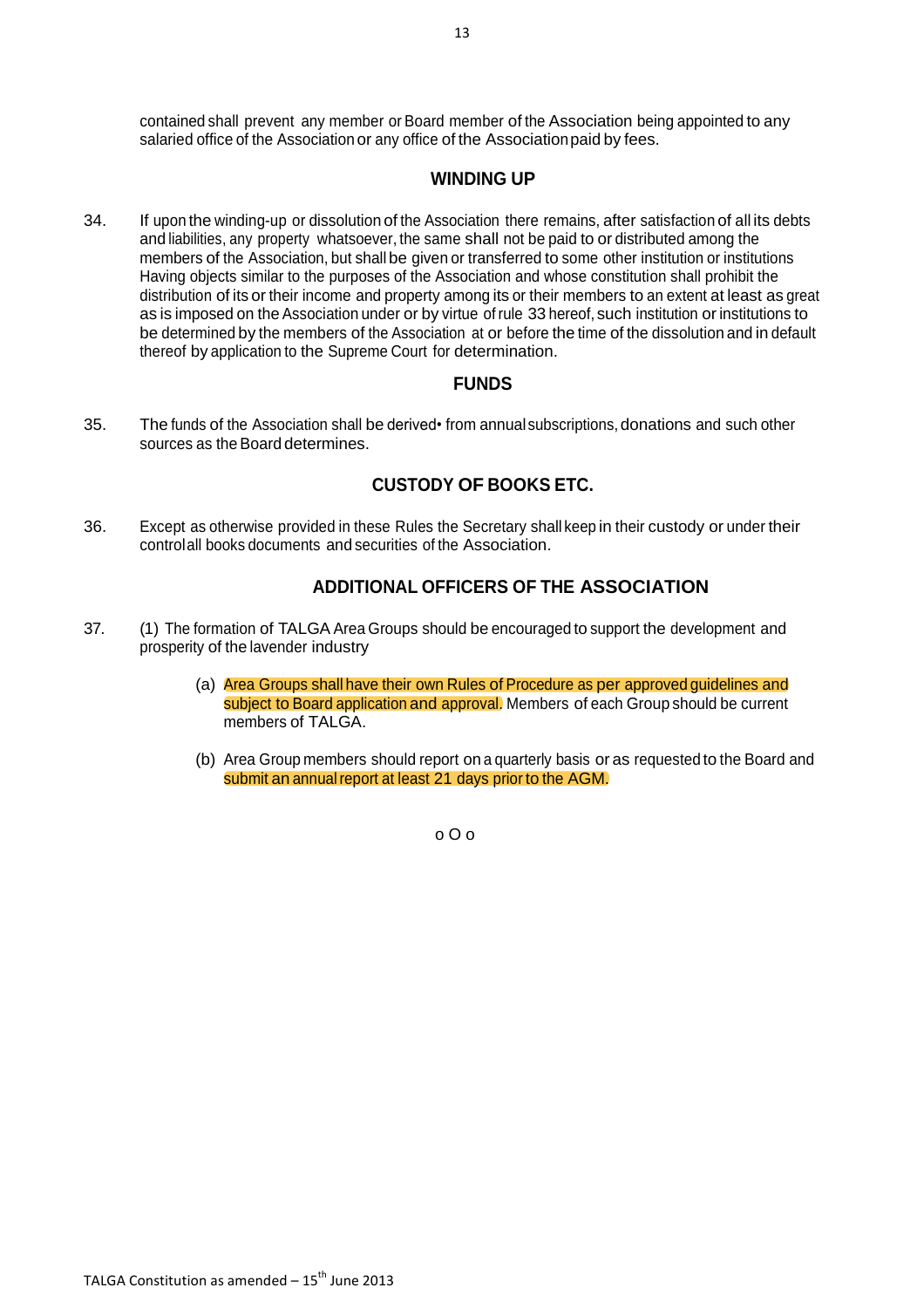### **Appendix 1**

### ASSOCIATIONS INCORPORATION ACT 1981

#### THE AUSTRALIAN LAVENDER GROWERS' ASSOCIATION INC.

### STATEMENT OF PURPOSES

- 1. The name of the Incorporated Associationis THE AUSTRALIAN LAVENDER GROWERS' ASSOCIATION INC. (hereinafter called the Association).
- 2. The purposes for which the Association is established are:
	- a) to enhance the viability of growers and processors for sustainable horticulture.
	- b) to enhance and develop regional employment opportunities.
	- c) to develop national marketing strategies for import replacement and export enhancement.
	- d) to assist in the development toward a world competitive marketing in the lavender industry.
	- e) to foster and co-ordinate research and development in the lavender industry.
	- f) to facilitate and disseminate information to existing and prospective lavender growers.
	- g) for the collection conservation and preservation of the genius Lavendula.

Solely for the purpose of carrying out the aforesaid purposes and not otherwise the Association has power:

i) to buy apply for acquire by lease licence exchange or hire give or accept options over let on lease licence or hire, sell, exchange, develop, manage and/or otherwise deal with and/or any realor personal property of whatsoever nature and kind and wheresoever situate;

ii) to sell and/or otherwise dispose of the whole or any part of the business and/or property of the Association either together or in portions and for such consideration and/or on such terms and conditions as the Association may think fit;

iii) to improve, manage, develop work, maintain, sell, lease, underlet, exchange, surrender, mortgage charge, dispose of and/or tum to account allor any part of the real*and/or* personal property for the time being of the Association wheresoever situate;

iv) to subscribe to, become a member of and co-operate with or amalgamate with any other association or organisation, whether incorporated or not, whose objects are similar to those of the Association. PROVIDED that the Association shall not subscribe to or support with its funds or amalgamate with any association or organisation which does not prohibit the distribution of its income and property among its members to an extent at least as great that imposed on the Association under or by virtue of the Rules of the Association.

(v) to buy, sell and deal in all kinds of apparatus and all kinds of provisions, liquid and solid,required by the members of the Association or persons frequenting the Association premises.

 $\vec{v}$ ) to purchase, take on lease or in exchange, hire and otherwise acquire any lands, buildings, easements or property, realand personal, and any rights or privileges, which may be requisite for the purposes of,or capable of being conveniently used in connection with, any of the purposes of the Association. PROVIDED that in case the Association shall take or hold any property which may be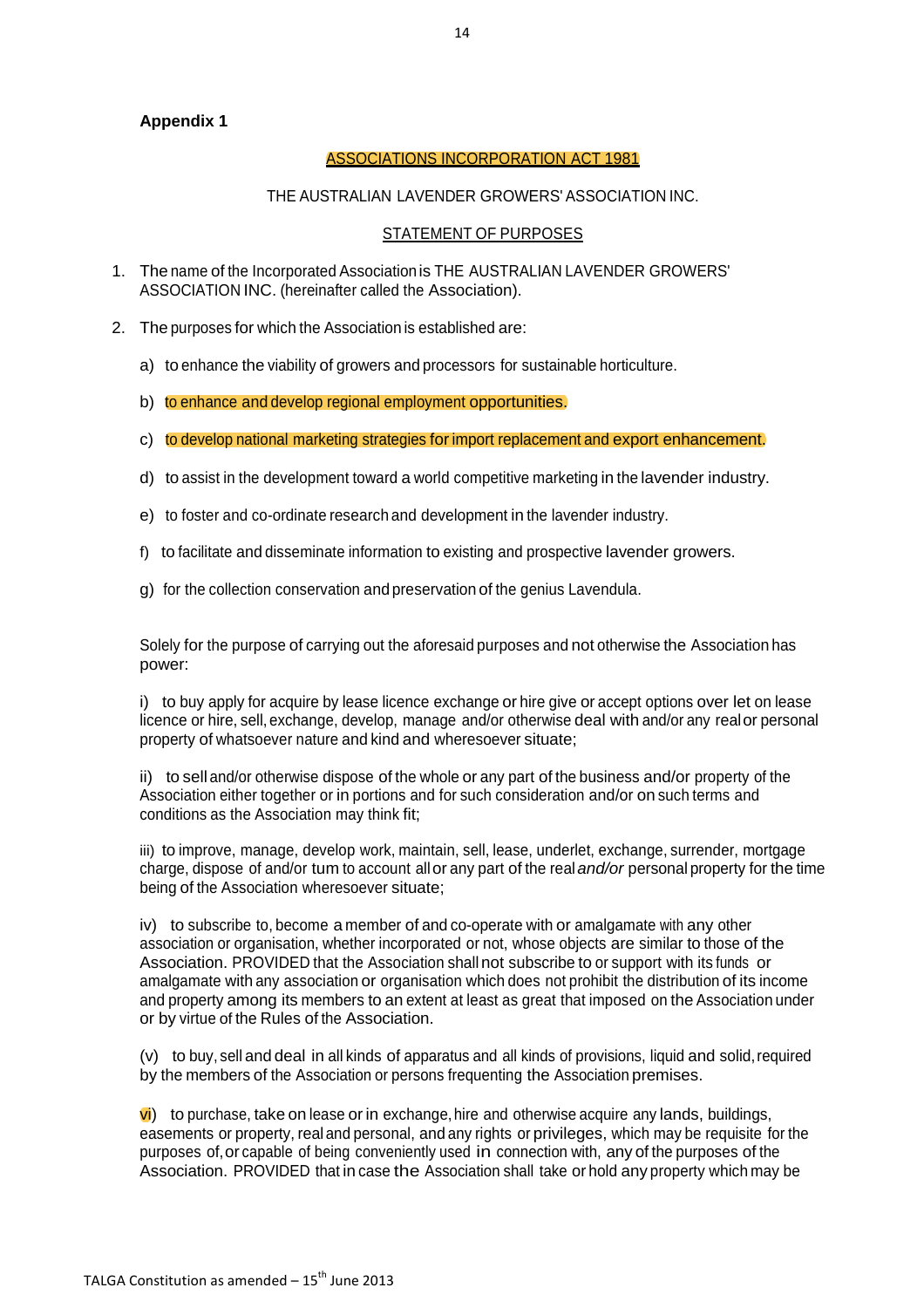subject to any trusts the Association shall only deal with the same in such manner as is allowed by law having regard to such trusts.

vii) to enter into any arrangements with any Government or authority supreme, municipal, local or otherwise that may seem conducive to the Association's purposes or any of them and to obtain from any such Government or authority any rights, privileges and concessions which the Association may think it desirable to obtain; and to carry out,exercise and comply with any such arrangements, rights, privileges and concessions.

viii) to appoint, employ, remove or suspend such educators, managers, clerks, secretaries, servants, workmen and other persons as may be necessary or convenient for the purposes of the Association.

 $\mathbf{\hat{x}}$ ) to establish and support or aid in the establishment and support of associations, institutions, funds, trusts and conveniences calculated to benefit employees or past employees of the Association or the dependants or connections of any such persons; and to grant pensions and allowances;and to make payments towards insurance; and to subscribe or guarantee money for charitable or benevolent objects, or for any public, general or useful object.

x) to construct, improve, maintain, develop, work, manage, carry out, alter or controlany houses, buildings, grounds, works or conveniences which may seem calculated directly or indirectly to advance the Association's interests, and to contribute to, subsidise or otherwise assist and take part in the construction, improvement, maintenance, development, working, management, carrying out, altering or control thereof.

xi) to invest and deal with the money of the Association not immediately required in such a manner as my be permitted by law for the investment of trust funds.

 $x$ ii) to borrow or raise or secure the payment of money in such manner as the Association may think fit and to secure the same or the repayment or performance of any debt liability contract guarantee or other engagement incurred or to be entered into by the Association in any way and in particular by the issue of debentures perpetualor otherwise charged upon allor any of the Association's property (both present and future), and to purchase, redeem or pay off any such securities.

Xiii) to make, draw, accept, endorse, discount, execute and issue promissory notes, bills of exchange, bills of lading and other negotiable or transferable instruments.

xiv) to sell, improve, manage, develop, exchange, lease, dispose of, turn to account or otherwise deal with all or any part of the property and rights of the Association.

 $xv$ ) to take or hold mortgages, liens and charges to secure payment of the purchase, price,or any unpaid balance of the purchase price, or any part of the Association's property of whatsoever kind sold by the Association or any money due to the Association from purchasers and others.

xvi) to take any gift of property whether subject to any special trust or not, for any one or more of the purposes of the Association but subject always to the proviso in paragraph vi) of this Clause 2.

xvii) to take such steps by personal or written appeals, public meetings or otherwise, as may from time to time be deemed expedient for the purpose of procuring contributions to the funds of the Association in the shape of donations or otherwise.

xviii) to print and publish any newspapers, periodicals,books or leaflets that the Association may think it desirable for the promotion of its purposes.

xix) to produce, purchase use any films, video cassettes radio and/or television material that the Association may think desirable for the promotion of its purposes.